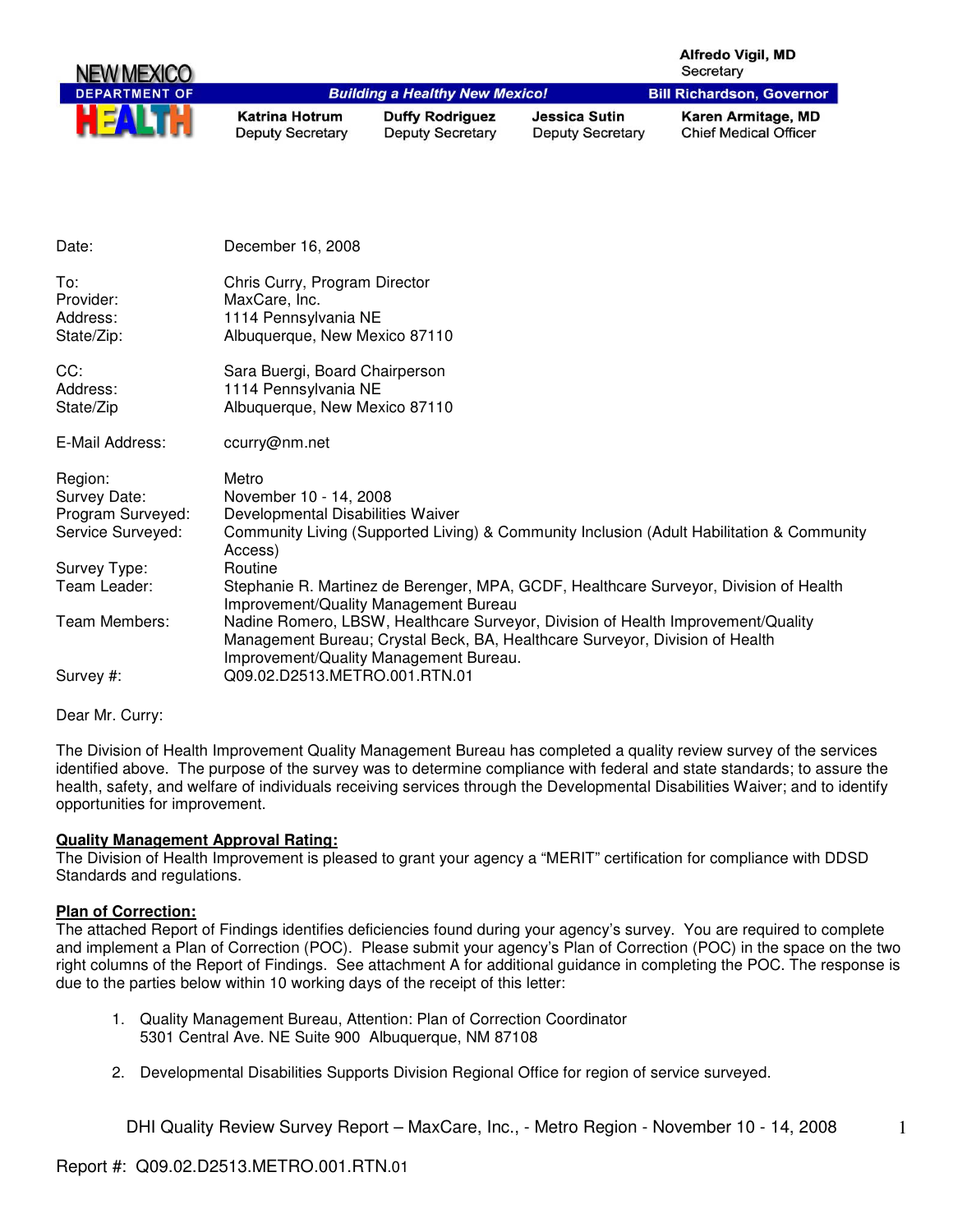Upon notification from QMB that your Plan of Correction has been approved, you must implement all remedies and corrective actions within 45 working days. If your plan of correction is denied, you must resubmit a revised plan ASAP for approval. All remedies must still be completed within 45 working days of the original submission.

Failure to submit, complete or implement your POC within the required time frames will result in the imposition of a \$200 per day Civil Monetary Penalty until it is received, completed and/or implemented.

#### **Request for Informal Reconsideration of Findings (IRF):**

If you disagree with a determination of noncompliance (finding) you have 10 working days upon receipt of this notice to request an IRF. Submit your request for an IRF in writing to:

> QMB Deputy Bureau Chief 5301 Central Ave NE Suite #900 Albuquerque, NM 87108 Attention: IRF request

A request for an IRF will not delay the implementation of your Plan of Correction which must be completed within 45 working days. Providers may not appeal the nature or interpretation of the standard or regulation, the team composition, sampling methodology or the Scope and Severity of the finding.

If the IRF approves the change or removal of a finding, you will be advised of any changes.

This IRF process is separate and apart from the Informal Dispute Resolution (IDR) and Fair Hearing Process for Sanctions from DOH.

Please call the Team Leader at 505-222-8641, if you have questions about the survey or the report. Thank you for your cooperation and for the work you perform.

tedhanie R. Martinez de Berenger, MPA, GCDF Team Lead/Healthcare Surveyor Division of Health Improvement Quality Management Bureau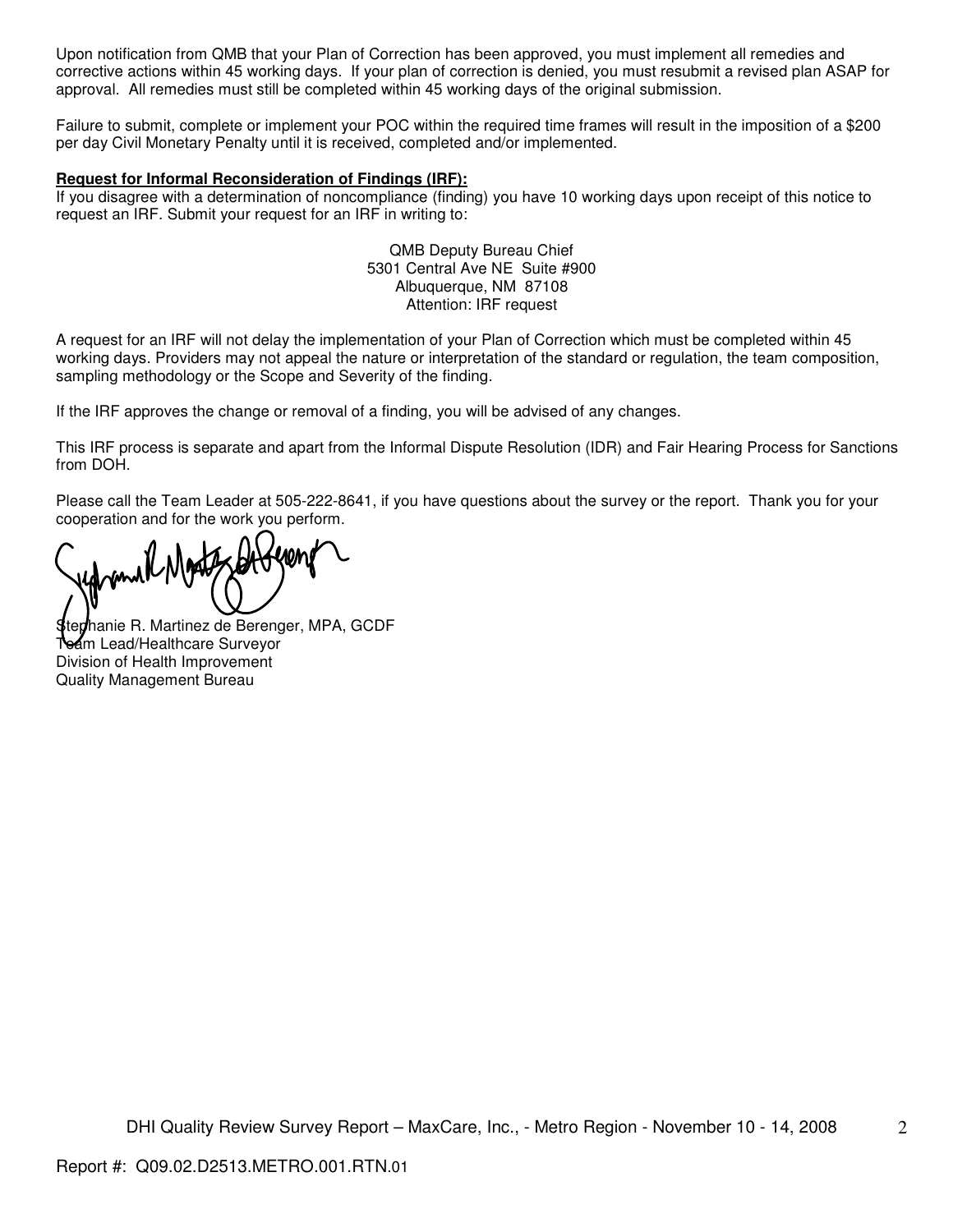| <b>Survey Process Employed:</b>         |                                                                                                                                                                |                                                                                                                                                                                                                                                                                                                                |  |  |  |
|-----------------------------------------|----------------------------------------------------------------------------------------------------------------------------------------------------------------|--------------------------------------------------------------------------------------------------------------------------------------------------------------------------------------------------------------------------------------------------------------------------------------------------------------------------------|--|--|--|
| <b>Entrance Conference Date:</b>        | November 10, 2008                                                                                                                                              |                                                                                                                                                                                                                                                                                                                                |  |  |  |
| Present:                                |                                                                                                                                                                | MaxCare, Inc.<br>Chris Curry, IBSW, Program Director<br>Dorit Stout, Assistant Director                                                                                                                                                                                                                                        |  |  |  |
|                                         | Surveyor                                                                                                                                                       | <b>DOH/DHI/QMB</b><br>Stephanie R. Martinez de Berenger, MPA, GCDF, Team Lead/Healthcare<br>Nadine Romero, LBSW, Healthcare Surveyor<br>Crystal Beck, BA, Healthcare Surveyor                                                                                                                                                  |  |  |  |
| <b>Exit Conference Date:</b>            | November 14, 2008                                                                                                                                              |                                                                                                                                                                                                                                                                                                                                |  |  |  |
| Present:                                |                                                                                                                                                                | MaxCare, Inc.<br>Sara Buergi, Executive Director<br>Chris Curry, IBSW, Program Director<br>Dorit Stout, Assistant Director<br>Anita Fincher, Director of Quality Assurance                                                                                                                                                     |  |  |  |
|                                         | <b>DOH/DHI/QMB</b><br>Surveyor                                                                                                                                 | Stephanie R. Martinez de Berenger, MPA, GCDF, Team Lead/Healthcare<br>Nadine Romero, LBSW, Healthcare Surveyor                                                                                                                                                                                                                 |  |  |  |
| <b>Homes Visit</b>                      | Number:                                                                                                                                                        | 8                                                                                                                                                                                                                                                                                                                              |  |  |  |
| <b>Administrative Locations Visited</b> | Number:                                                                                                                                                        | 1                                                                                                                                                                                                                                                                                                                              |  |  |  |
| <b>Total Sample Size</b>                | Number:                                                                                                                                                        | 8<br>8 - Supported Living<br>4 - Adult Habilitation<br>3 - Community Access                                                                                                                                                                                                                                                    |  |  |  |
| Persons Served Interviewed              | Number:                                                                                                                                                        | 8                                                                                                                                                                                                                                                                                                                              |  |  |  |
| Records Reviewed (Persons Served)       | Number:                                                                                                                                                        | 8                                                                                                                                                                                                                                                                                                                              |  |  |  |
| <b>Administrative Files Reviewed</b>    | <b>Billing Records</b><br>٠<br>$\bullet$<br>$\bullet$<br><b>Personnel Files</b><br>$\bullet$<br>٠<br>٠<br>$\bullet$<br>٠<br>٠<br>٠<br><b>Evacuation Drills</b> | <b>Medical Records</b><br>Incident Management Records<br><b>Training Records</b><br>Agency Policy and Procedure<br><b>Caregiver Criminal History Screening Records</b><br><b>Employee Abuse Registry</b><br>Human Rights Notes and/or Meeting Minutes<br>Nursing personnel files<br>Quality Improvement/Quality Assurance Plan |  |  |  |

ı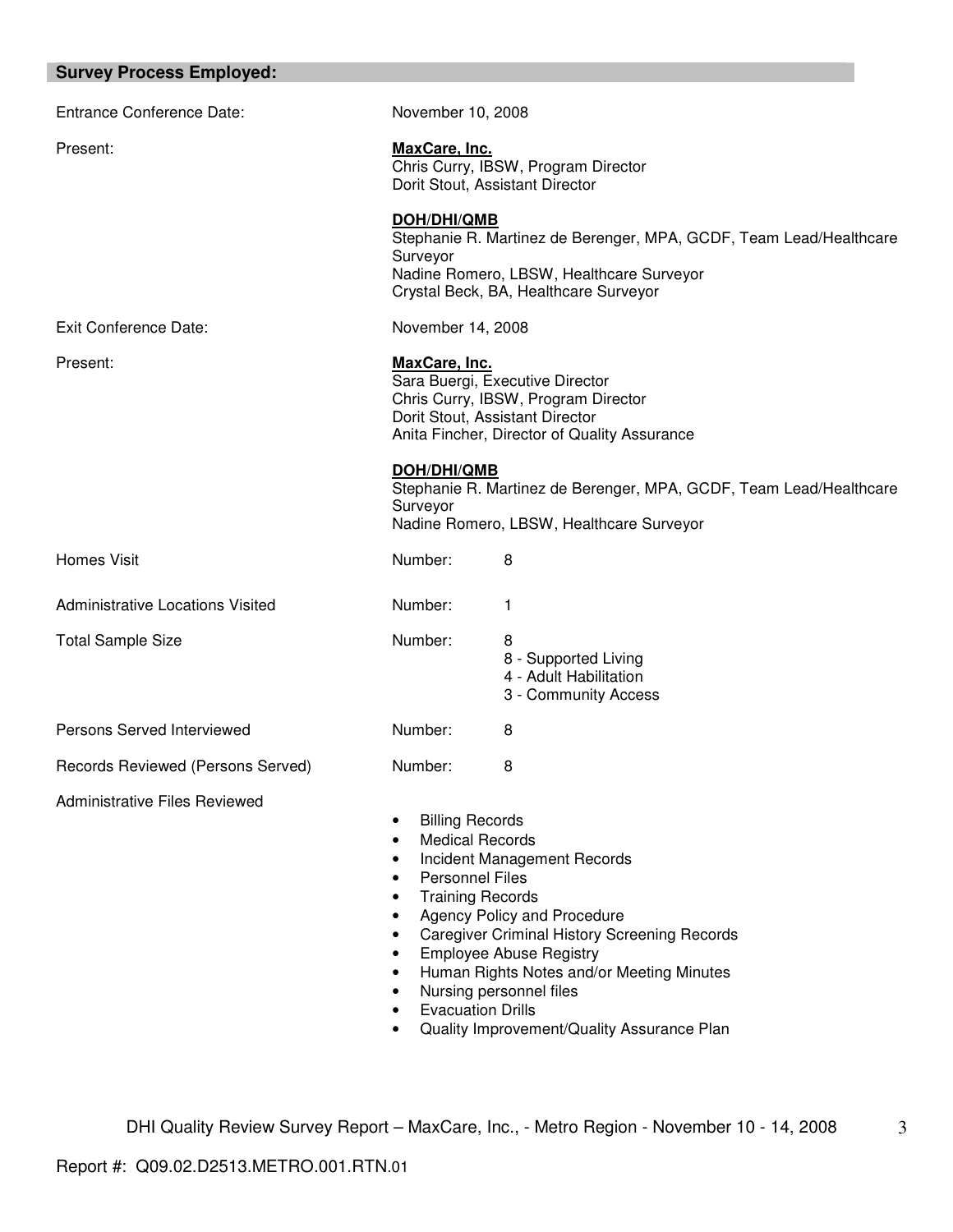- CC: Distribution List: DOH Division of Health Improvement
	- DOH Developmental Disabilities Supports Division
	- DOH Office of Internal Audit
	- HSD Medical Assistance Division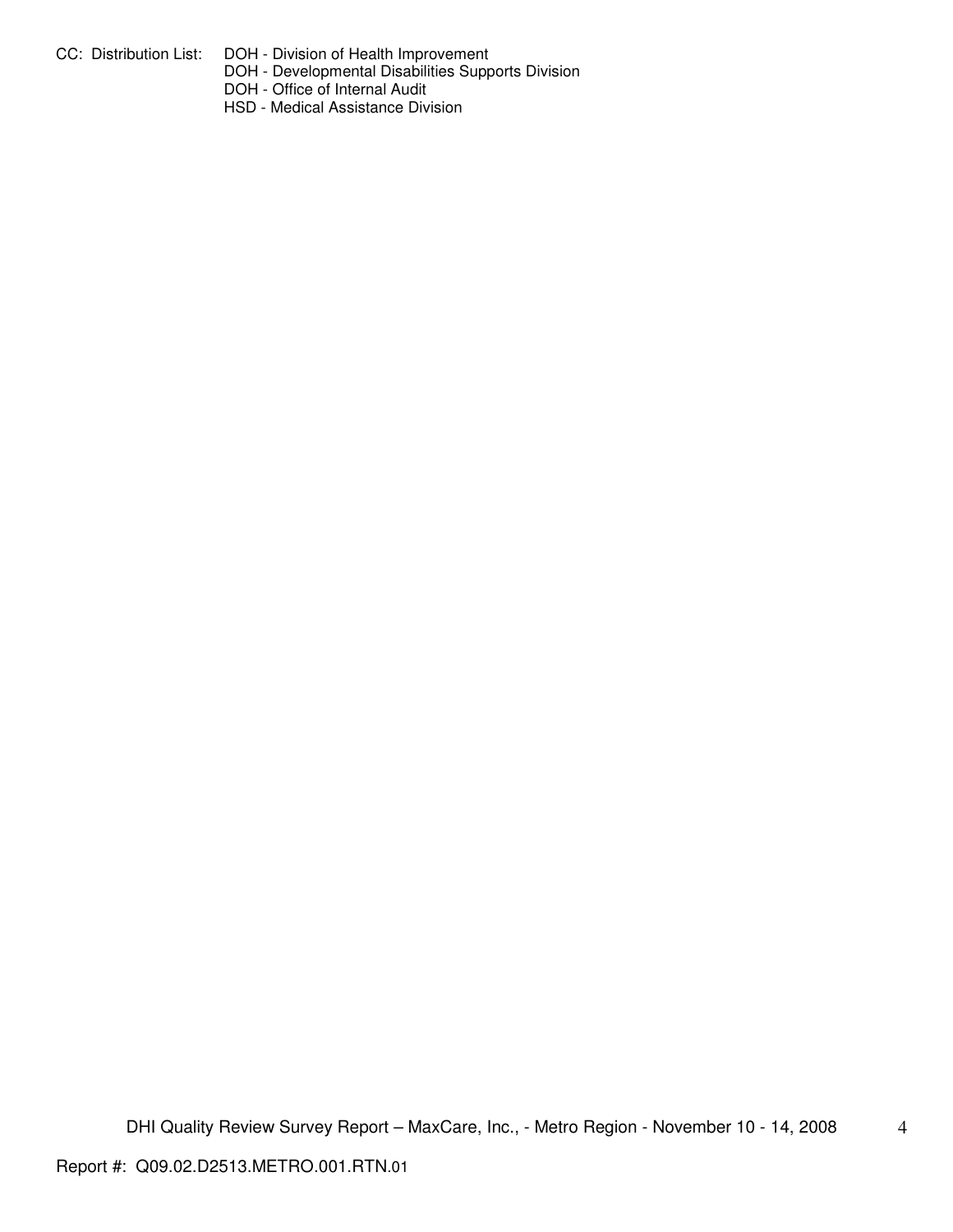# **Provider Instructions for Completing the QMB Plan of Correction (POC) Process**

- After a QMB Quality Review, your Survey Report will be sent to you via certified mail. You may request that it also be sent to you electronically by calling George Perrault, Plan of Correction Coordinator at 505-222-8624.
- Within 10 business days of the date you received your survey report, you must develop and send your Plan of Correction response to the QMB office. (Providers who do not pick up their mail will be referred to the Internal Review Committee [IRC]).
- For each Deficiency in your Survey Report, include specific information about HOW you will correct each Deficiency, WHO will fix each Deficiency ("Responsible Party"), and by WHEN ("Date Due").
- Your POC must not only address HOW, WHO and WHEN each Deficiency will be corrected, but must also address overall systemic issues to prevent the Deficiency from reoccurring, i.e., Quality Assurance (QA). Your description of your QA must include specifics about your selfauditing processes, such as HOW OFTEN you will self-audit, WHO will do it, and WHAT FORMS will be used.
- Corrective actions should be incorporated into your agency's Quality Assurance/Quality Improvement policies and procedures.
- You may send your POC response electronically to George.Perrault@state.nm.us, by fax (505- 841-5815), or by postal mail.
- Do not send supporting documentation to QMB until after your POC has been approved by QMB.
- QMB will notify you if your POC has been "Approved" or "Denied".
- Whether your POC is "Approved" or "Denied", you have a maximum of 45 business days to correct all survey Deficiencies from the date of receipt of your Survey Report. If your POC is "Denied" it must be revised and resubmitted ASAP, as the 45 working day limit is in effect. Providers whose revised POC is denied will be referred to the IRC.
- The POC must be completed on the official QMB Survey Report and Plan of Correction Form, unless approved in advance by the POC Coordinator.
- The following Deficiencies must be corrected within the deadlines below (after receipt of your Survey Report):

| $\circ$ CCHS and EAR:              | 10 working days |
|------------------------------------|-----------------|
| $\circ$ Medication errors:         | 10 working days |
| $\circ$ IMS system/training:       | 20 working days |
| $\circ$ ISP related documentation: | 30 working days |
| $\circ$ DDSD Training              | 45 working days |
|                                    |                 |

- If you have questions about the POC process, call the QMB POC Coordinator, George Perrault at 505-222-8624 for assistance.
- For Technical Assistance (TA) in developing or implementing your POC, contact your local DDSD Regional Office.
- Once your POC has been approved by QMB, the POC may not be altered or the dates changed.
- Requests for an extension or modification of your POC (post approval) must be made in writing and submitted to the POC Coordinator at QMB, and are approved on a case-by case basis.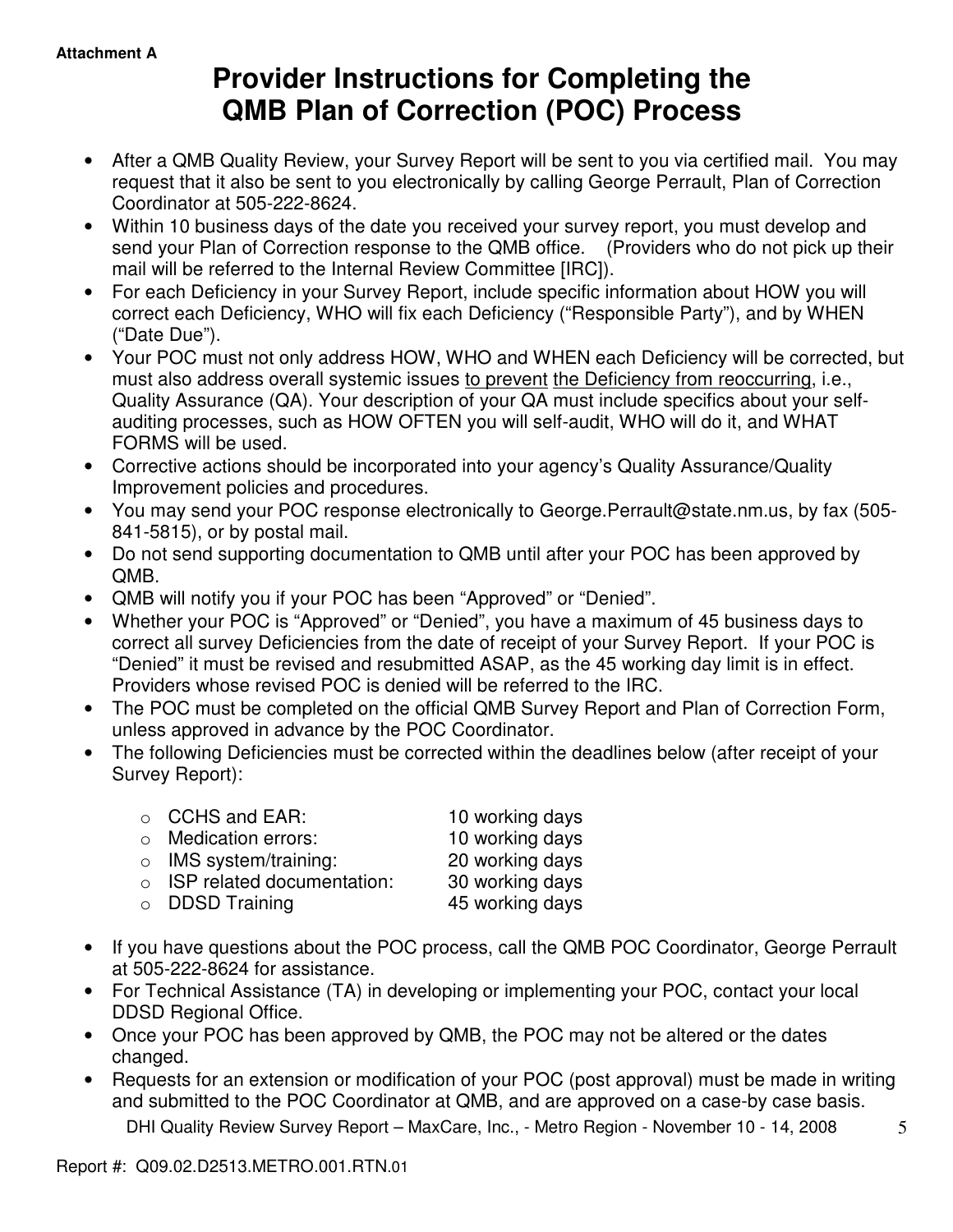- When submitting supporting documentation, organize your documents by Tag #s, and annotate or label each document using Individual #s.
- Do not submit original documents, copies are fine. Originals must be maintained in the agency/client file(s) as per DDSD Standards.
- Failure to submit, complete or implement your POC within the required timeframes will result in a referral to the IRC and the possible imposition of a \$200 per day Civil Monetary Penalty until it is received, completed and/or implemented.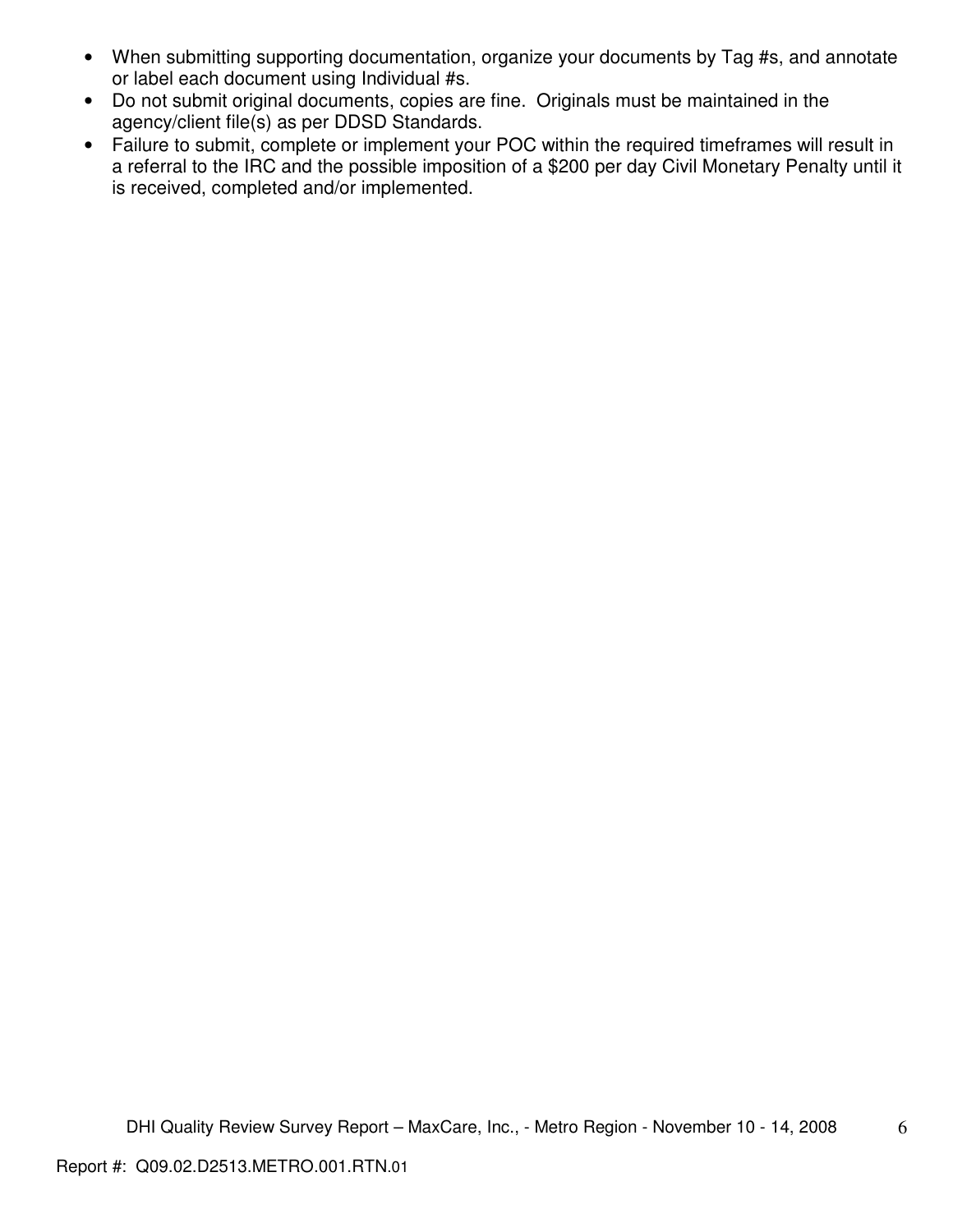# **QMB Scope and Severity Matrix of survey results**

Each deficiency in your Report of Findings is scored on a Scope and Severity Scale. The culmination of each deficiency's Scope and Severity is used to determine degree of compliance to standards and regulations and level of QMB Certification.

|                 |                  |                                                                |                                  | <b>SCOPE</b>                |                                               |
|-----------------|------------------|----------------------------------------------------------------|----------------------------------|-----------------------------|-----------------------------------------------|
|                 |                  |                                                                | <b>Isolated</b><br>$01\% - 15\%$ | <b>Pattern</b><br>16% - 79% | <b>Widespread</b><br>80% - 100%               |
| <b>SEVERITY</b> | High Impact      | Immediate<br>Jeopardy to<br>individual health<br>and or safety | J.                               | K.                          | L.                                            |
|                 |                  | <b>Actual harm</b>                                             | G.                               | Н.                          | I.                                            |
|                 |                  | No Actual Harm<br><b>Potential for more</b>                    | D.                               | Ε.                          | $F.$ (3 or more)                              |
|                 | Medium<br>Impact | than minimal harm                                              | $D.$ (2 or less)                 |                             | <b>F.</b> (no conditions<br>of participation) |
|                 | Low<br>Impact    | No Actual Harm<br>Minimal potential<br>for harm.               | A.                               | Β.                          | C.                                            |

Scope and Severity Definitions:

## Key to Scope scale:

## Isolated:

A deficiency that is limited to 1% to 15% of the sample, usually impacting no more than one or two individuals in the sample.

## Pattern:

A deficiency that impacts a number or group of individuals from 16% to 79% of the sample is defined as a pattern finding. Pattern findings suggest the need for system wide corrective actions.

# Widespread:

A deficiency that impacts most or all (80% to 100%) of the individuals in the sample is defined as widespread or pervasive. Widespread findings suggest the need for system wide corrective actions as well as the need to implement a Continuous Quality Improvement process to improve or build infrastructure. Widespread findings must be referred to the Internal Review Committee for review and possible actions or sanctions.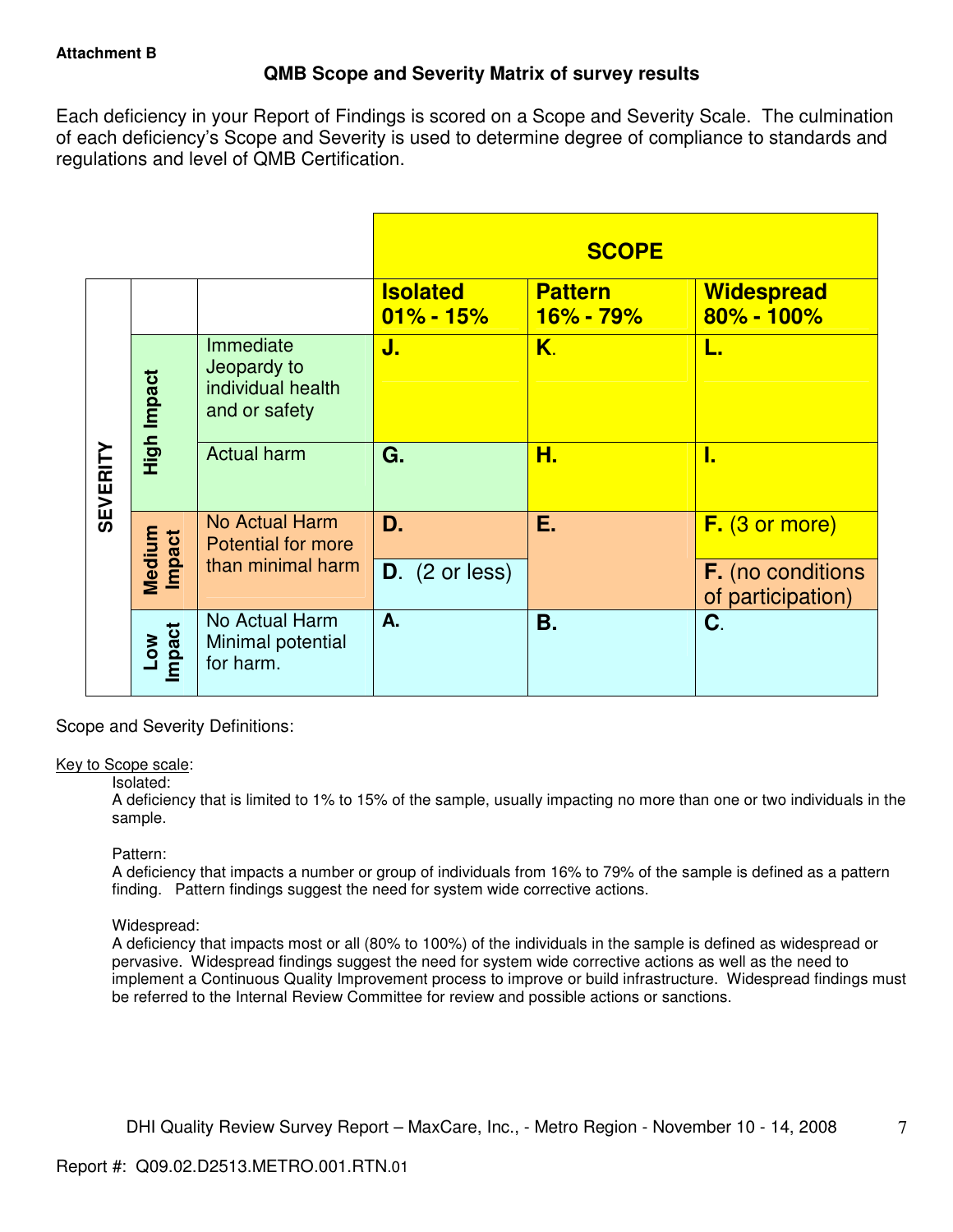#### Key to Severity scale:

Low Impact Severity: (Blue)

Low level findings have no or minimal potential for harm to an individual. Providers that have no findings above a "C" level may receive a "Quality" Certification approval rating from QMB.

#### Medium Impact Severity: (Tan)

Medium level findings have a potential for harm to an individual. Providers that have no findings above a "F" level and/or no more than two F level findings and no F level Conditions of Participation may receive a "Merit" Certification approval rating from QMB.

#### High Impact Severity: (Green or Yellow)

High level findings are when harm to an individual has occurred. Providers that have no findings above "I" level may only receive a "Standard" Approval rating from QMB and will be referred to the IRC.

High Impact Severity: (Yellow)

"J, K, and L" Level findings:

This is a finding of Immediate Jeopardy. If a provider is found to have "I" level findings or higher, with an outcome of Immediate Jeopardy, including repeat findings or Conditions of Participation they will be referred to the Internal Review Committee.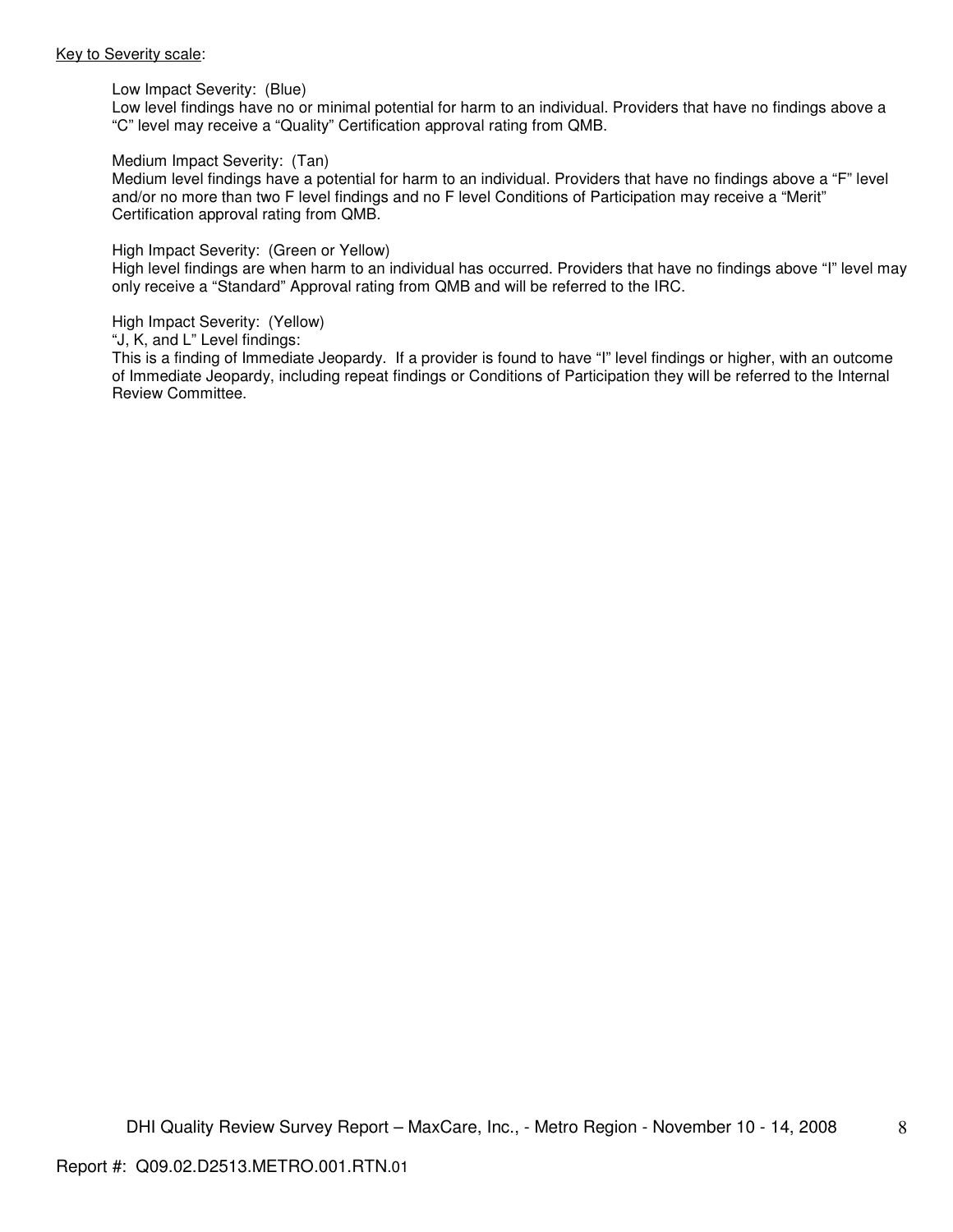# **Guidelines for the Provider Informal Reconsideration of Finding (IRF) Process**

# **Introduction:**

Throughout the process, surveyors are openly communicating with providers. Open communication means that surveyors have clarified issues and/or requested missing information before completing the review. Regardless, there may still be instances where the provider disagrees with a specific finding.

To informally dispute a finding the provider must request in writing an Informal Reconsideration of the Finding (IRF) to the QMB Deputy Bureau Chief **within 10 working days** of receipt of the final report.

The written request for an IRF must be completed on the **QMB Request for Informal Reconsideration of Finding Form** (available on the QMB website) and must specify in detail the request for reconsideration and why the finding is inaccurate. The **IRF request must include all supporting documentation or evidence that was not previously reviewed during the survey process.** 

# **The following limitations apply to the IRF process:**

- The request for an IRF and all supporting evidence must be received in 10 days.
- Findings based on evidence requested during the survey and not provided may not be subject to reconsideration.
- The supporting documentation must be new evidence not previously reviewed by the survey team.
- Providers must continue to complete their plan of correction during the IRF process
- Providers may not request an IRF to challenge the Scope and Severity of a finding.
- Providers may not request an IRF to challenge the sampling methodology.
- Providers may not request an IRF based on disagreement with the nature of the standard or regulation.
- Providers may not request an IRF to challenge the team composition
- Providers may not request an IRF to challenge the QMB Quality Approval Rating and the length of their DDSD provider contract.

# **A Provider forfeits the right to an IRF if the request is not made within 10 working days of receiving the report and does not include all supporting documentation or evidence to show compliance with the standards and regulations.**

QMB has 30 working days to complete the review and notify the provider of the decision. The request will be reviewed by the IRF committee. The Provider will be notified in writing of the ruling, no face to face meeting will be conducted.

When a Provider requests that a finding be reconsidered, it does not stop or delay the Plan of Correction process. **Providers must continue to complete the Plan of Correction, including the finding in dispute regardless of the IRF status.** If a finding is successfully reconsidered, it will be noted and will be removed or modified from the report. It should be noted that in some cases a Plan of Correction may be completed prior to the IRF process being completed. The provider will be notified in writing on the decisions of the IRF committee.

## **Administrative Review Process:**

If a Provider desires to challenge the decision of the IRF committee they may request an Administrative Review by the DHI and DDSD Director. The Request must be made in writing to the QMB Bureau Chief and received within 5 days of notification from the IRF decision.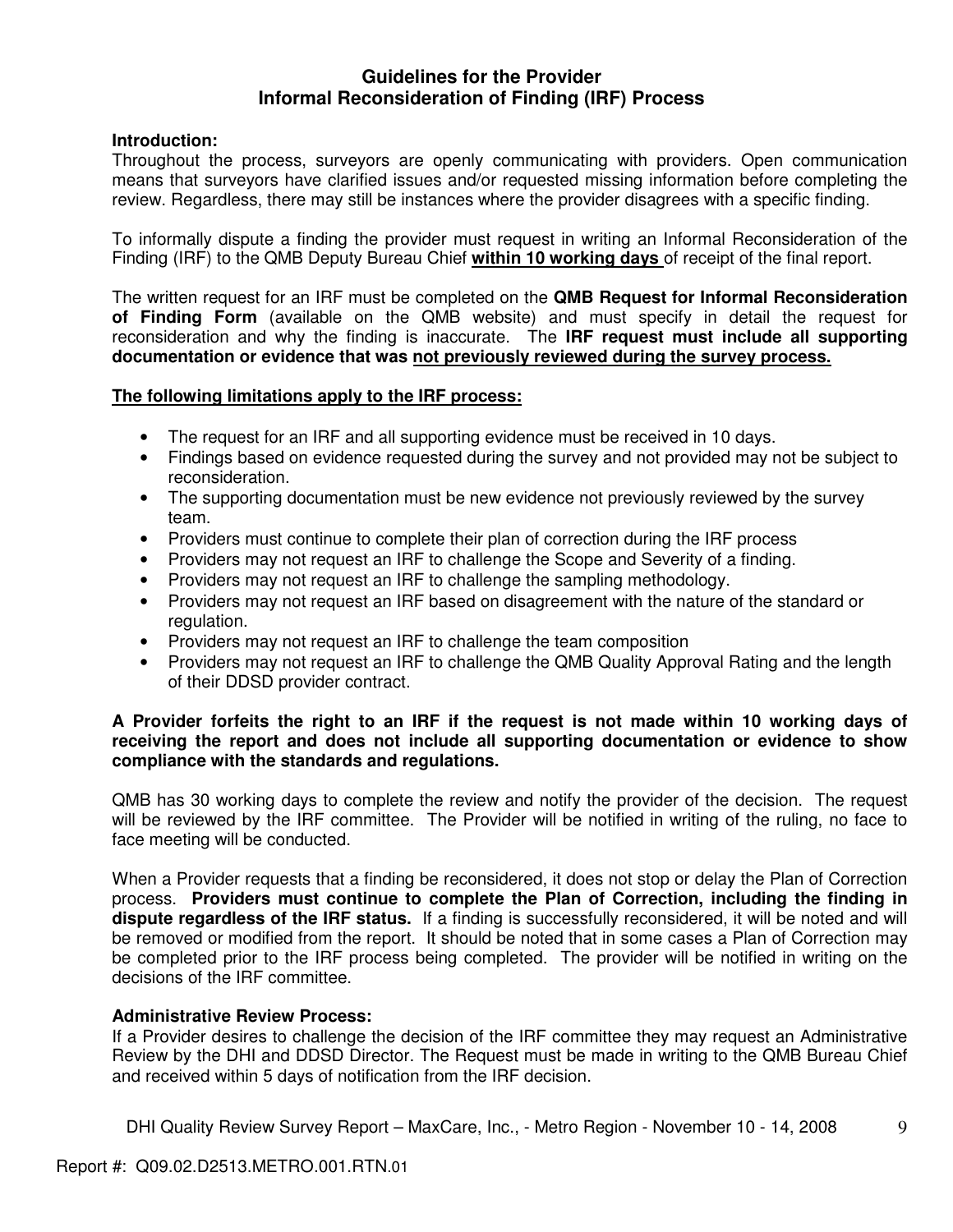# **Regarding IRC Sanctions:**

The Informal Reconsideration of the Finding process is a separate process specific to QMB Survey Findings and should not be confused with any process associated with IRC Sanctions.

If a Provider desires to Dispute or Appeal an IRC Sanction that is a separate and different process. Providers may choose the Informal Dispute Resolution Process or the Formal Medicaid Fair Hearing Process to dispute or appeal IRC sanctions, please refer to the DOH Sanction policy and section 39 of the provider contract agreement.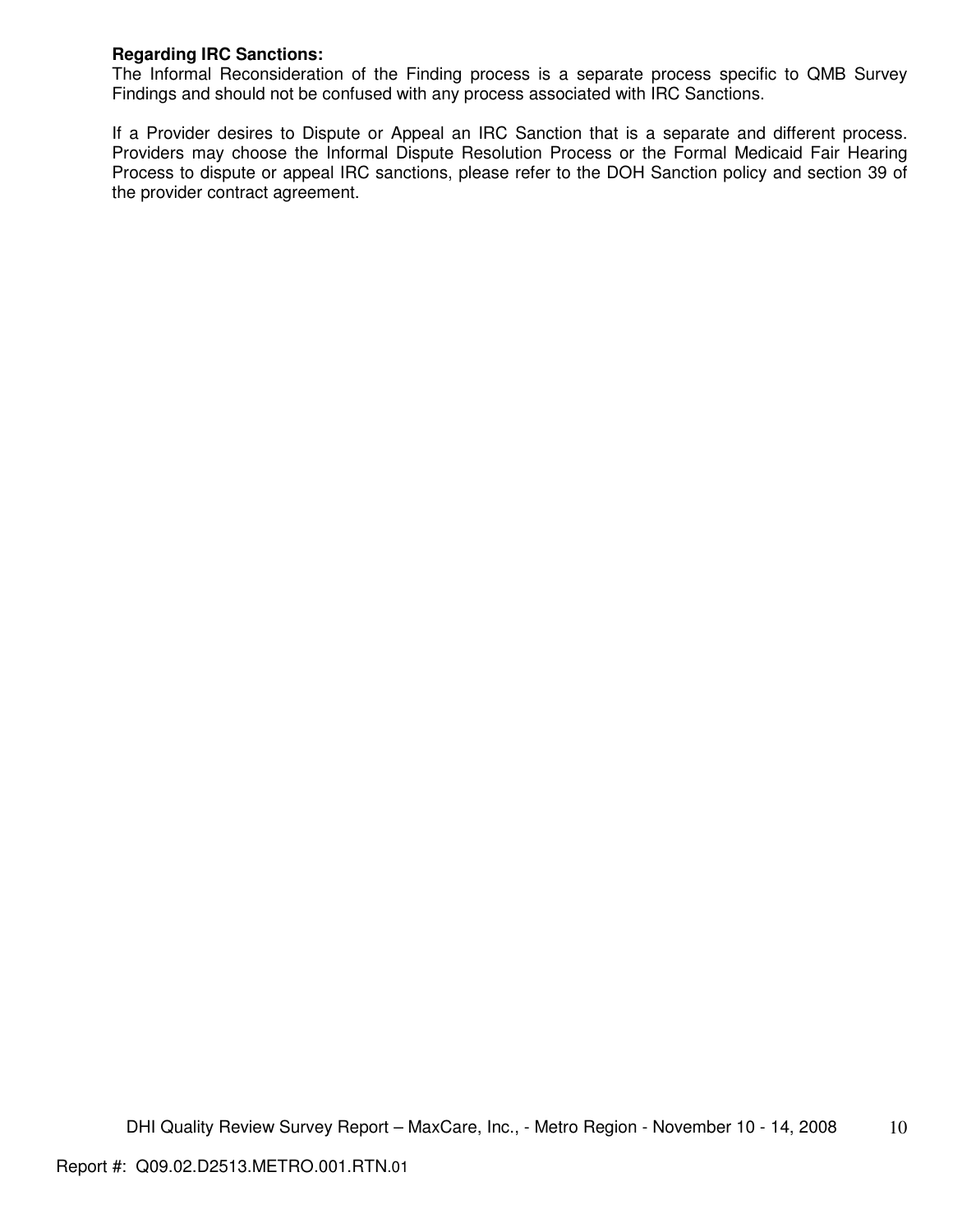| Agency:          | <b>MaxCare, Inc. - Metro Region</b>                                                               |
|------------------|---------------------------------------------------------------------------------------------------|
| Program:         | Developmental Disabilities Waiver                                                                 |
| Service:         | Community Living (Supported Living) & Community Inclusion (Community Access & Adult Habilitation) |
| Monitoring Type: | Routine                                                                                           |
| Date of Survey:  | November $10 - 14$ , 2008                                                                         |

| <b>Statute</b>                                                                                                                                                                                                                                                                                                                                                                                                                                                                                                                                                                                                                                                                                                                                                                                                                                                                                                                                                                                                                                   | <b>Deficiency</b>                                                                                                                                                                                                                                                                                                                                                                                                                                                                   | <b>Agency Plan of Correction and</b> | <b>Date Due</b> |
|--------------------------------------------------------------------------------------------------------------------------------------------------------------------------------------------------------------------------------------------------------------------------------------------------------------------------------------------------------------------------------------------------------------------------------------------------------------------------------------------------------------------------------------------------------------------------------------------------------------------------------------------------------------------------------------------------------------------------------------------------------------------------------------------------------------------------------------------------------------------------------------------------------------------------------------------------------------------------------------------------------------------------------------------------|-------------------------------------------------------------------------------------------------------------------------------------------------------------------------------------------------------------------------------------------------------------------------------------------------------------------------------------------------------------------------------------------------------------------------------------------------------------------------------------|--------------------------------------|-----------------|
|                                                                                                                                                                                                                                                                                                                                                                                                                                                                                                                                                                                                                                                                                                                                                                                                                                                                                                                                                                                                                                                  |                                                                                                                                                                                                                                                                                                                                                                                                                                                                                     |                                      |                 |
| Tag # 1A09 Medication Delivery (MAR)                                                                                                                                                                                                                                                                                                                                                                                                                                                                                                                                                                                                                                                                                                                                                                                                                                                                                                                                                                                                             | <b>Scope and Severity Rating: D</b>                                                                                                                                                                                                                                                                                                                                                                                                                                                 |                                      |                 |
| Developmental Disabilities (DD) Waiver Service<br>Standards effective 4/1/2007<br><b>CHAPTER 1 II. PROVIDER AGENCY</b><br><b>REQUIREMENTS:</b> The objective of these<br>standards is to establish Provider Agency<br>policy, procedure and reporting requirements for<br>DD Medicaid Waiver program. These<br>requirements apply to all such Provider Agency<br>staff, whether directly employed or<br>subcontracting with the Provider Agency.<br>Additional Provider Agency requirements and<br>personnel qualifications may be applicable for<br>specific service standards.<br><b>Medication Delivery: Provider</b><br>Е.<br>Agencies that provide Community Living,<br>Community Inclusion or Private Duty Nursing<br>services shall have written policies and<br>procedures regarding medication(s) delivery<br>and tracking and reporting of medication errors<br>in accordance with DDSD Medication<br>Assessment and Delivery Policy and<br>Procedures, the Board of Nursing Rules and<br>Board of Pharmacy standards and regulations. | Medication Administration Records (MAR) were<br>reviewed for the months of July, August, and<br>September 2008 for 1 of 8 individuals receiving<br>Supported Living services.<br>Based on record review, the following MAR<br>contained missing medication entries and/or<br>other errors:<br>Individual #6<br>September, 2008<br>MAR did not indicate the prescribed dosage,<br>frequency and method/route of administration<br>for the following:<br>• Hydrocortisone 0.5% cream. | <b>Responsible Party</b>             |                 |
| (2)<br>When required by the DDSD Medication<br>Assessment and Delivery Policy, Medication<br>Administration Records (MAR) shall be<br>maintained and include:<br>(a) The name of the individual, a<br>transcription of the physician's written or<br>licensed health care provider's                                                                                                                                                                                                                                                                                                                                                                                                                                                                                                                                                                                                                                                                                                                                                             |                                                                                                                                                                                                                                                                                                                                                                                                                                                                                     |                                      |                 |
| prescription including the brand and                                                                                                                                                                                                                                                                                                                                                                                                                                                                                                                                                                                                                                                                                                                                                                                                                                                                                                                                                                                                             |                                                                                                                                                                                                                                                                                                                                                                                                                                                                                     |                                      |                 |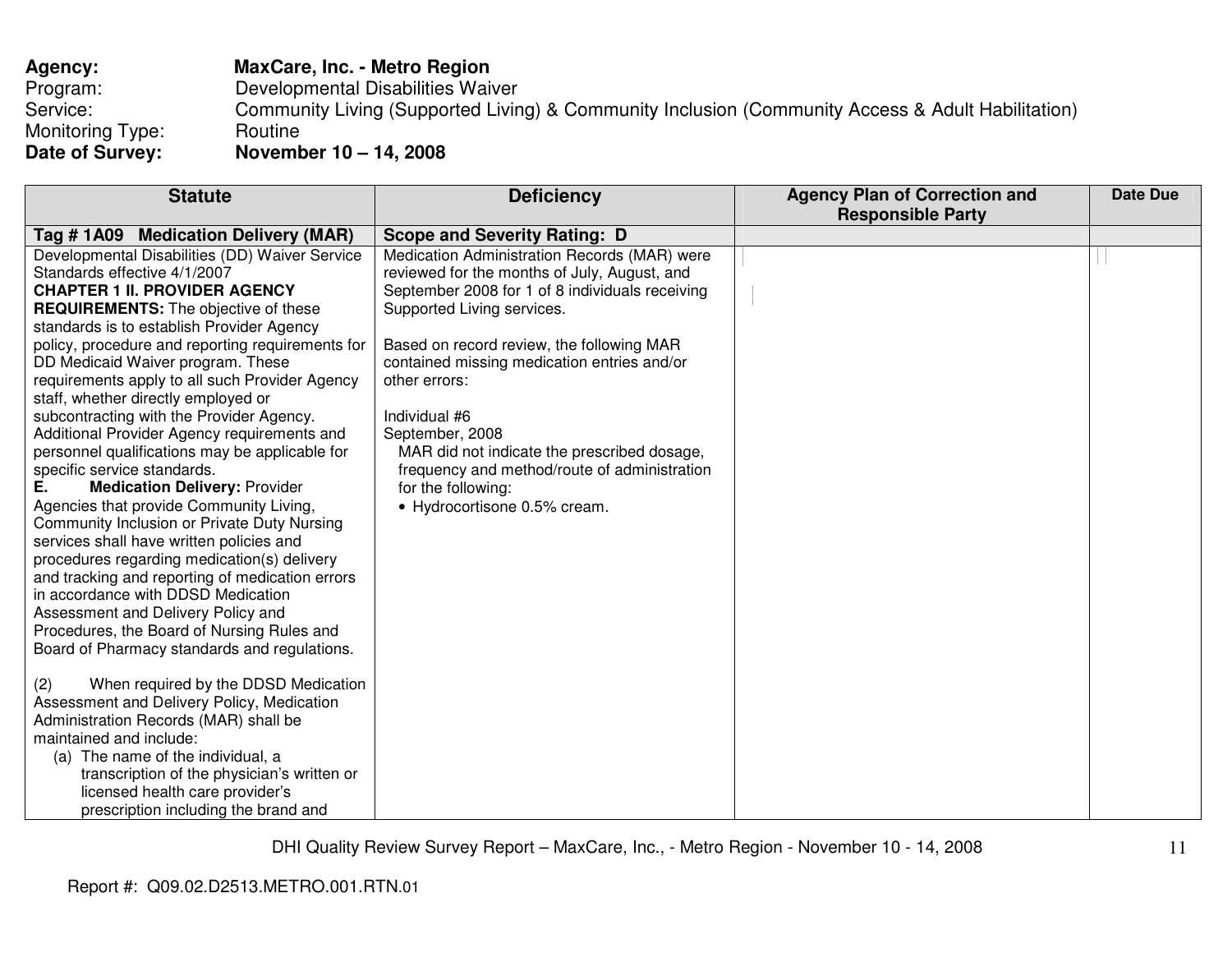|     | generic name of the medication,                                                    |  |  |
|-----|------------------------------------------------------------------------------------|--|--|
|     | diagnosis for which the medication is                                              |  |  |
|     | prescribed;                                                                        |  |  |
|     | (b) Prescribed dosage, frequency and                                               |  |  |
|     | method/route of administration, times                                              |  |  |
|     | and dates of administration;                                                       |  |  |
|     | (c) Initials of the individual administering or                                    |  |  |
|     | assisting with the medication;                                                     |  |  |
|     | (d) Explanation of any medication                                                  |  |  |
|     | irregularity;                                                                      |  |  |
|     | (e) Documentation of any allergic reaction or                                      |  |  |
|     | adverse medication effect; and                                                     |  |  |
| (f) | For PRN medication, an explanation for                                             |  |  |
|     | the use of the PRN medication shall                                                |  |  |
|     | include observable signs/symptoms or                                               |  |  |
|     | circumstances in which the medication is                                           |  |  |
|     | to be used, and documentation of                                                   |  |  |
|     | effectiveness of PRN medication                                                    |  |  |
|     | administered.                                                                      |  |  |
|     | (3) The Provider Agency shall also maintain a                                      |  |  |
|     |                                                                                    |  |  |
|     | signature page that designates the full                                            |  |  |
|     | name that corresponds to each initial used<br>to document administered or assisted |  |  |
|     |                                                                                    |  |  |
|     | delivery of each dose;                                                             |  |  |
| (4) | MARs are not required for individuals                                              |  |  |
|     | participating in Independent Living who                                            |  |  |
|     | self-administer their own medications;                                             |  |  |
| (5) | Information from the prescribing pharmacy                                          |  |  |
|     | regarding medications shall be kept in the                                         |  |  |
|     | home and community inclusion service                                               |  |  |
|     | locations and shall include the expected                                           |  |  |
|     | desired outcomes of administrating the                                             |  |  |
|     | medication, signs and symptoms of                                                  |  |  |
|     | adverse events and interactions with other                                         |  |  |
|     | medications;                                                                       |  |  |
|     |                                                                                    |  |  |
|     |                                                                                    |  |  |
|     |                                                                                    |  |  |
|     |                                                                                    |  |  |
|     |                                                                                    |  |  |
|     |                                                                                    |  |  |
|     |                                                                                    |  |  |
|     |                                                                                    |  |  |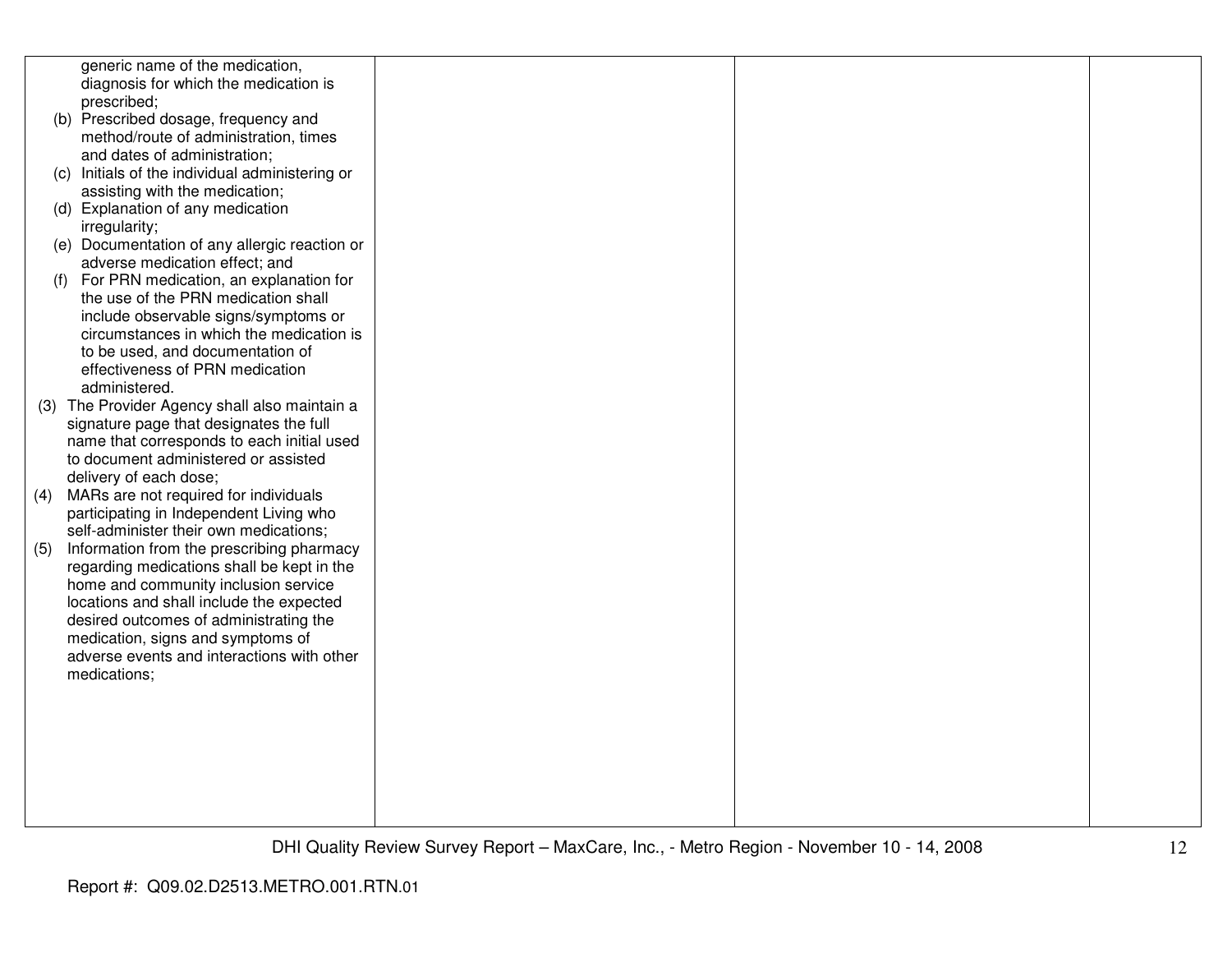| Tag #1A20 DSP Training Documents                                                            | <b>Scope and Severity Rating: E</b>               |  |
|---------------------------------------------------------------------------------------------|---------------------------------------------------|--|
| Developmental Disabilities (DD) Waiver Service                                              | Based on record review, the Agency failed to      |  |
| Standards effective 4/1/2007                                                                | ensure that Orientation and Training              |  |
| <b>CHAPTER 1 IV. GENERAL REQUIREMENTS</b>                                                   | requirements were met for 7 of 36 Direct Service  |  |
| <b>FOR PROVIDER AGENCY SERVICE</b>                                                          | Personnel.                                        |  |
| <b>PERSONNEL:</b> The objective of this section is to                                       |                                                   |  |
| establish personnel standards for DD Medicaid                                               | Review of Direct Service Personnel training       |  |
| Waiver Provider Agencies for the following                                                  | records found no evidence of the following        |  |
| services: Community Living Supports,                                                        | required DOH/DDSD trainings and certification     |  |
| Community Inclusion Services, Respite,                                                      | being completed:                                  |  |
| Substitute Care and Personal Support                                                        |                                                   |  |
| Companion Services. These standards apply to<br>all personnel who provide services, whether | First Aid (DSP #49, 54 & 65)<br>$\bullet$         |  |
| directly employed or subcontracting with the                                                | CPR (DSP #49, 54 & 65)                            |  |
| Provider Agency. Additional personnel                                                       |                                                   |  |
| requirements and qualifications may be                                                      | Rights & Advocacy (DSP #69)<br>$\bullet$          |  |
| applicable for specific service standards.                                                  |                                                   |  |
| Orientation and Training Requirements:<br>C.                                                | Level 1 Health (DSP #58)                          |  |
| Orientation and training for direct support                                                 |                                                   |  |
| staff and his or her supervisors shall                                                      | Teaching & Support Strategies (DSP #58)           |  |
| comply with the DDSD/DOH Policy                                                             |                                                   |  |
| Governing the Training Requirements for                                                     | Positive Behavior Supports Strategies             |  |
| Direct Support Staff and Internal Service                                                   | (DSP #68)                                         |  |
| Coordinators Serving Individuals with                                                       |                                                   |  |
| Developmental Disabilities to include the                                                   | Participatory Communication & Choice<br>$\bullet$ |  |
| following:                                                                                  | Making (DSP #51 & 58)                             |  |
| Each new employee shall receive<br>(1)                                                      |                                                   |  |
| appropriate orientation, including but not<br>limited to, all policies relating to fire     |                                                   |  |
| prevention, accident prevention, incident                                                   |                                                   |  |
| management and reporting, and                                                               |                                                   |  |
| emergency procedures; and                                                                   |                                                   |  |
| Individual-specific training for each<br>(2)                                                |                                                   |  |
| individual under his or her direct care, as                                                 |                                                   |  |
| described in the individual service plan,                                                   |                                                   |  |
| prior to working alone with the individual.                                                 |                                                   |  |
|                                                                                             |                                                   |  |
|                                                                                             |                                                   |  |
|                                                                                             |                                                   |  |
|                                                                                             |                                                   |  |
|                                                                                             |                                                   |  |
|                                                                                             |                                                   |  |
|                                                                                             |                                                   |  |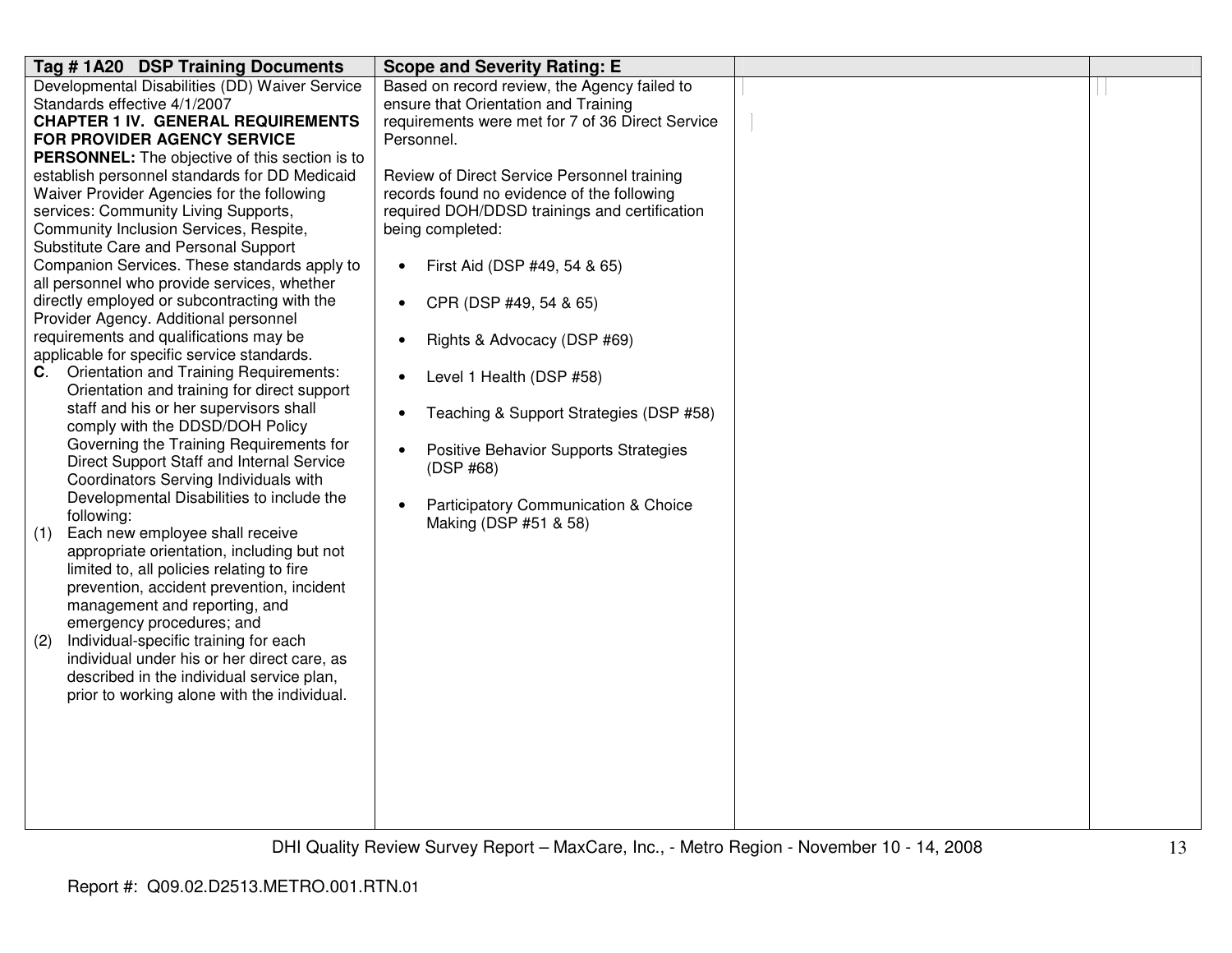| Tag #1A36 SC Training                                                                     | <b>Scope and Severity Rating: C</b>             |  |
|-------------------------------------------------------------------------------------------|-------------------------------------------------|--|
| Developmental Disabilities (DD) Waiver Service                                            | Based on record review, the Agency failed to    |  |
| Standards effective 4/1/2007                                                              | ensure that Orientation and Training            |  |
| <b>CHAPTER 1 IV. GENERAL REQUIREMENTS</b>                                                 | requirements were met for 1 of 1 Service        |  |
| <b>FOR PROVIDER AGENCY SERVICE</b>                                                        | Coordinators.                                   |  |
| <b>PERSONNEL:</b> The objective of this section is to                                     |                                                 |  |
| establish personnel standards for DD Medicaid                                             | Review of Service Coordinators training records |  |
| Waiver Provider Agencies for the following                                                | found no evidence of the following required     |  |
| services: Community Living Supports,                                                      | DOH/DDSD trainings being completed:             |  |
| Community Inclusion Services, Respite,                                                    |                                                 |  |
| Substitute Care and Personal Support                                                      | • Promoting Effective Teamwork (SC #76)         |  |
| Companion Services. These standards apply to                                              |                                                 |  |
| all personnel who provide services, whether                                               | • Level 1 Health (SC #76)                       |  |
| directly employed or subcontracting with the                                              |                                                 |  |
| Provider Agency. Additional personnel                                                     |                                                 |  |
| requirements and qualifications may be                                                    |                                                 |  |
| applicable for specific service standards.                                                |                                                 |  |
| Orientation and Training Requirements:<br>C.                                              |                                                 |  |
| Orientation and training for direct support                                               |                                                 |  |
| staff and his or her supervisors shall                                                    |                                                 |  |
| comply with the DDSD/DOH Policy                                                           |                                                 |  |
| Governing the Training Requirements for                                                   |                                                 |  |
| Direct Support Staff and Internal Service<br><b>Coordinators</b> Serving Individuals with |                                                 |  |
|                                                                                           |                                                 |  |
| Developmental Disabilities to include the<br>following:                                   |                                                 |  |
|                                                                                           |                                                 |  |
| Each new employee shall receive<br>(1)<br>appropriate orientation, including but not      |                                                 |  |
| limited to, all policies relating to fire                                                 |                                                 |  |
| prevention, accident prevention, incident                                                 |                                                 |  |
| management and reporting, and                                                             |                                                 |  |
| emergency procedures; and                                                                 |                                                 |  |
|                                                                                           |                                                 |  |
|                                                                                           |                                                 |  |
|                                                                                           |                                                 |  |
|                                                                                           |                                                 |  |
|                                                                                           |                                                 |  |
|                                                                                           |                                                 |  |
|                                                                                           |                                                 |  |
|                                                                                           |                                                 |  |
|                                                                                           |                                                 |  |
|                                                                                           |                                                 |  |
|                                                                                           |                                                 |  |